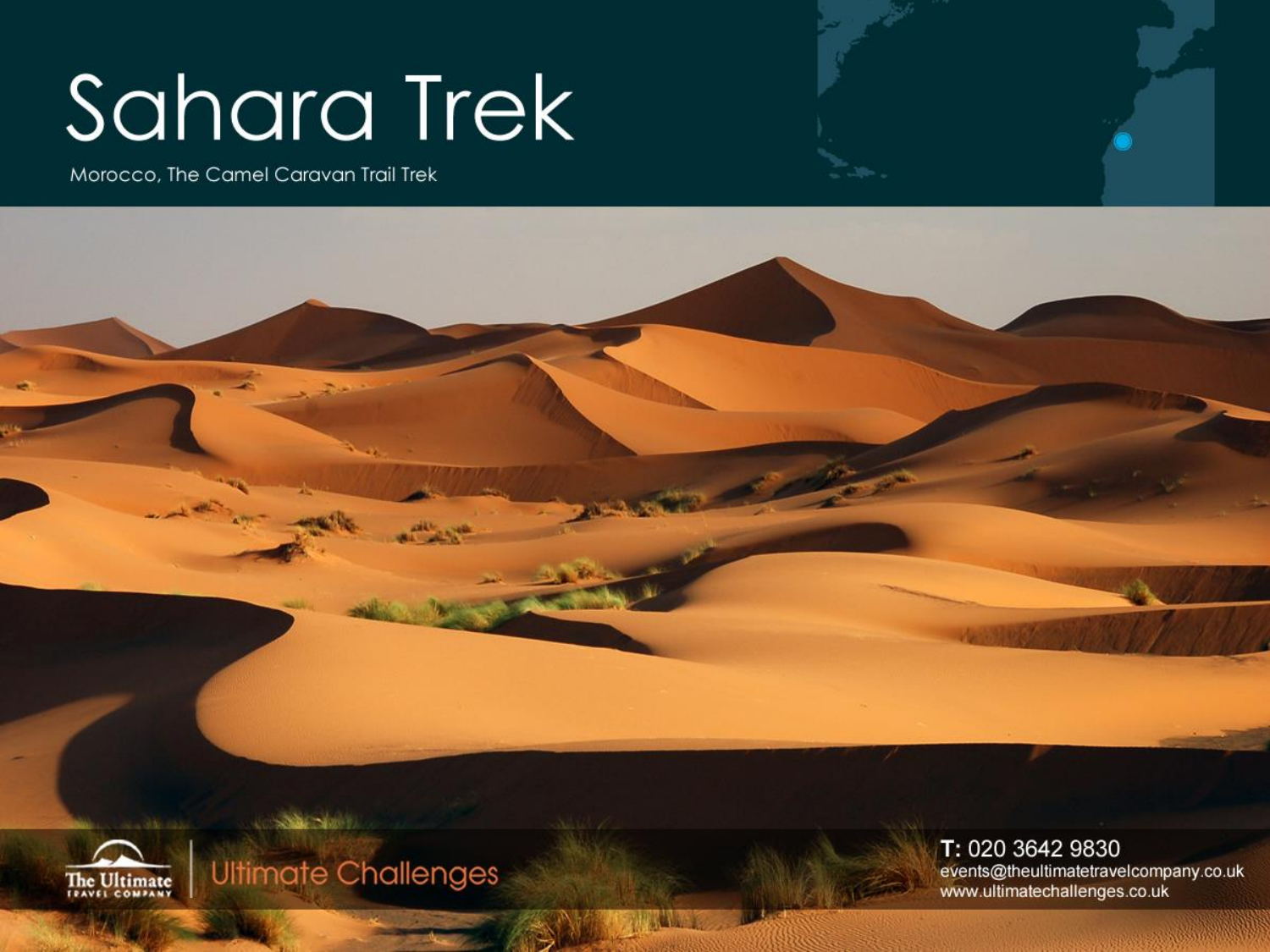## **Sahara Trek The Camel Caravan Trail Trek**

Morocco is a land of enduring fascination and enchantment. Our Sahara trek takes us beyond Ouarzazate and Zagora, where the gates of the desert open to the infinite. We witness the legendary Draa Valley; a silvery thread of water flanked by palm groves and ochre Kasbahs and pass the last oasis of Mhamid, where the sand then overwhelms the environment. The Sahara is the largest hot desert in the world by a huge margin, stretching from the Atlantic coast of Mauritania to the Red sea coast of Egypt. Its landscape varies from a stony flat expanse to perfect wind blown sand dunes, broken only by the occasional oasis. The feeling of space and of solitude is awesome.

We will follow the steady rhythm of our camel caravan, for 5 stunning trekking days and discover the Ergs of Smar and Ebidlya, these names synonym of silent spaces submerged by lights. After Erg Ebidlya, we trek to the exploration of the canyons of Oued Mhasser, where the miraculous presence of water in this area gives birth to superb gueltas, and small oasis deeply enrooted in the rocks. Our Moroccan adventure finishes with time to explore Marrakech, the 'Pink City'. Where there will have time to explore this historic walled medina with its bustling souks and Djemma El Fna (main square) whilst being entertained by street acrobats, snake charmers and fortune-tellers.



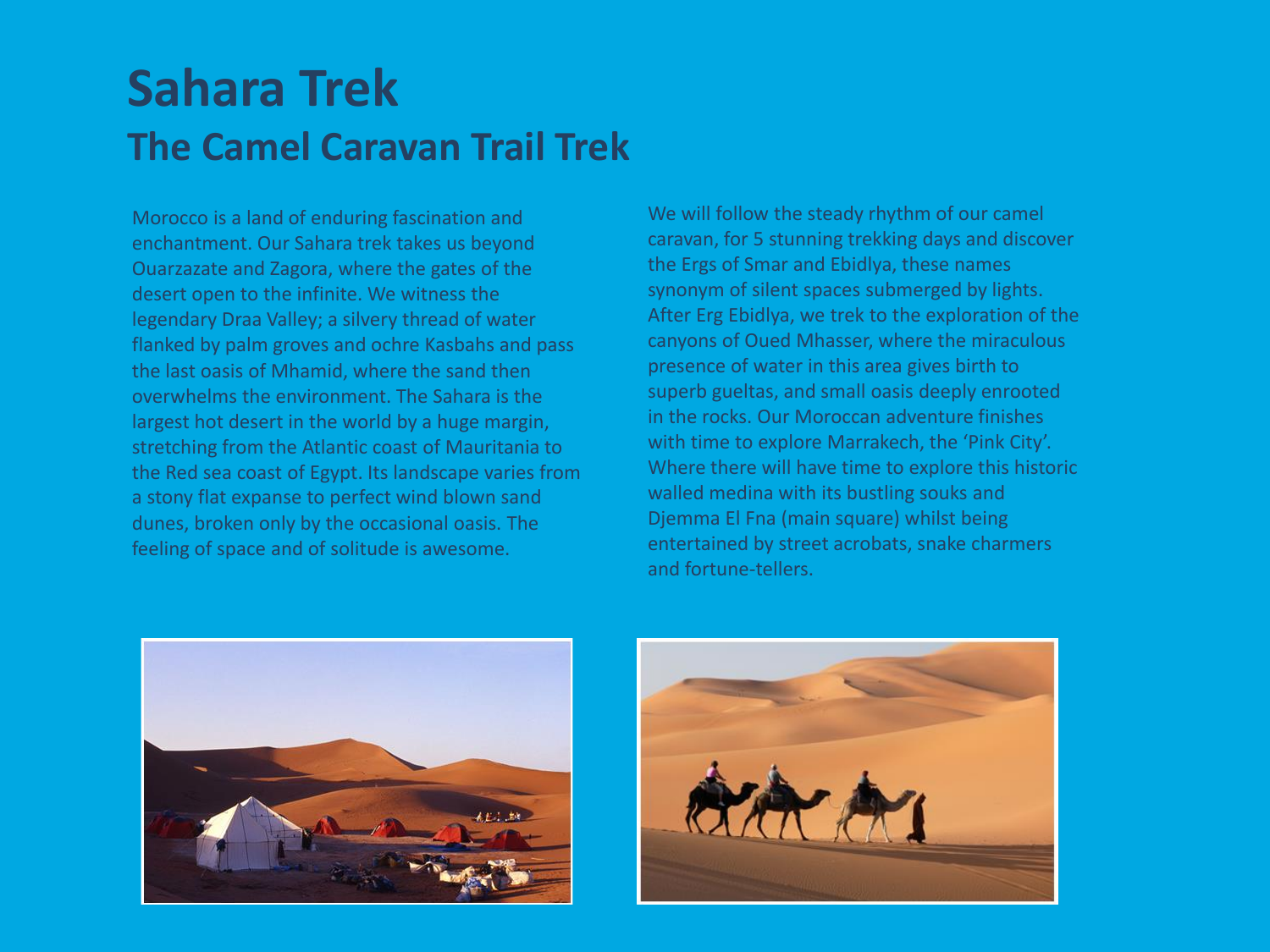## **Detailed itinerary**

#### **Day 1: London to Ouarzazate, Morocco**

Arrive Ouarzazate airport. On arrival we will be met by our guides, transferred to the hotel and have a trek briefing about the adventure ahead.

#### **Day 2: Ouarzazate to Mhamid to Oued Attach (6 ½ hour drive)**

#### **Approx. 2-3 hours trekking**

After breakfast and a full trek briefing about our challenge ahead, we drive South through the legendary Draa Valley, to the town of Zagora in Morocco's deep south.

After passing Zagroa, we stop for a picnic lunch in the valley at the village of Mhamid. From here, our trek leads us to our first camp at Oued Attach "The Thirst Wadi".

#### **Day 3: Oued Attach to Erg Smar 5-7 hours trekking**

Our trek begins today after we break camp and pack up our camels and head off into the desert! We trek along the dry wadi bed, passing an amazing tamarisk "forest" and head towards the first dunes in the distance with our caravan of camels. We aim to reach our first camp at Erg Smar by mid afternoon.

#### **Day 4: Erg Smar to Erg Ebildya 6-7 hours trekking**

After an early breakfast we trek for a full day, discovering the dune massif of Ebidlya and the warm colours of the sand. After a traditional Moroccan picnic, we ascend the highest dune of the Erg 150m. It's a tough climb, but the views from the top are magnificent. We camp overnight at Erg Ebidlya.

#### **Day 5: Erg Ebildya to Mhasser Canyons 6-8 hours trekking**

We have a tough day of trekking, as we leave the dunes behind and head towards the Bani Range and walk for approx. 34km to cross a Reg (stony plateau). On reaching our overnight camp at Mhasser canyons, we will enjoy a well-earned rest and delicious dinner under the African stars!

#### **Day 6: Mhasser Canyons to Aferdou to Oued Feija 6-7 hours trekking**

Our stunning trek continues. The scenery changes today as our route takes up towards the canyons of Oued Mhasser, passing ambient gueltas (desert pools) with running water, a welcome oasis after the rocky river bed. We continue over the Foum Lachar pass to our last night in the Sahara at Oued Feija.





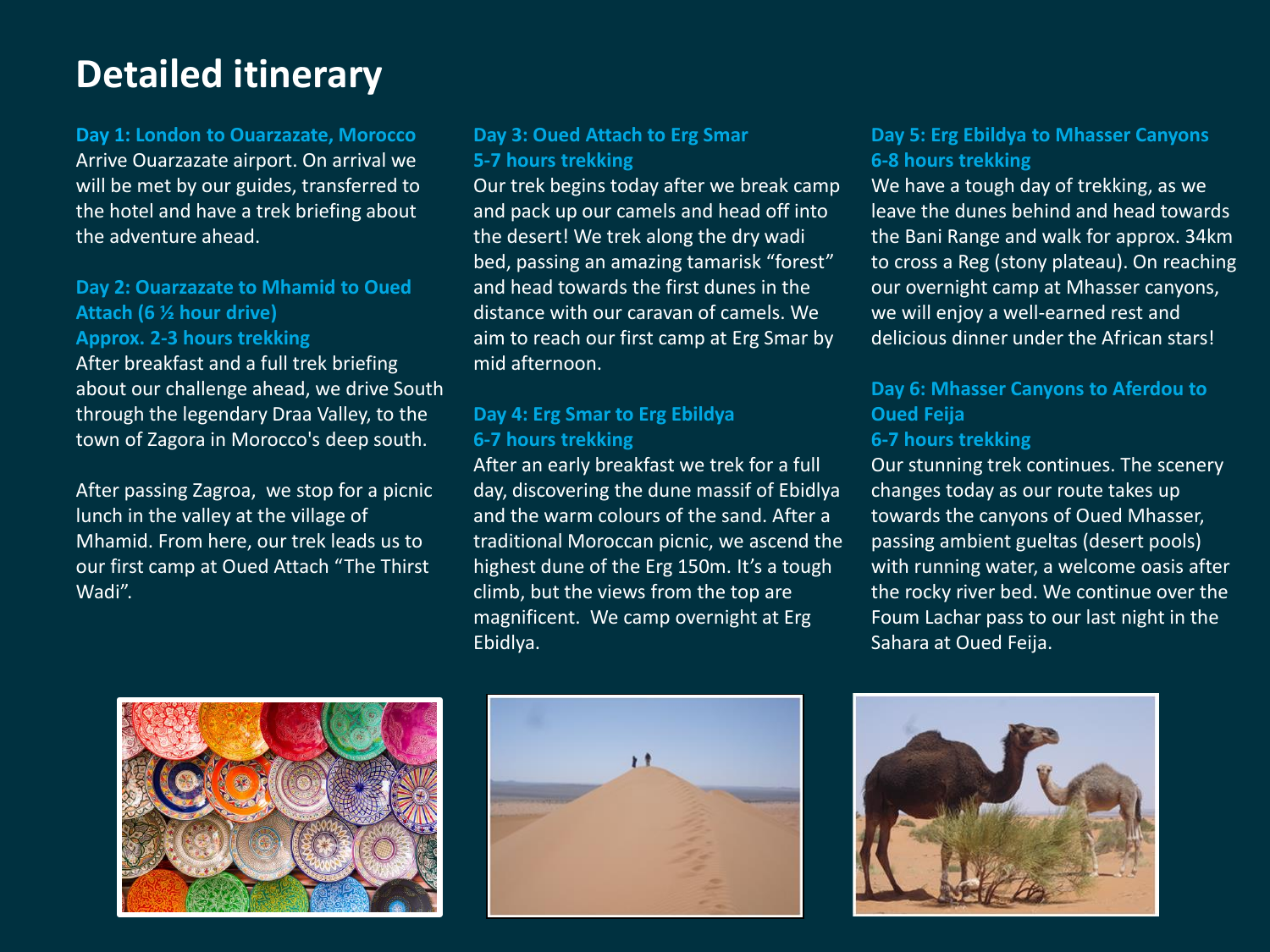## **Detailed itinerary**

#### **Day 7: Oued Feija to Ouarzazate to Marrakech (6-7 hour drive)**

Our breath-taking drive to Marrakech takes us back towards Ouarzazate, over the high Anti-Atlas mountain range including the Tinifift pass at 1600m and the Tichka pass at 2,268m. We will arrive in Marrakech late in the afternoon and transfer to our hotel. In the evening we will meet for a celebration dinner in the Medina at one of the city's more traditional Moroccan restaurants.

#### **Day 8: Marrakech – departure day**

After breakfast, depending on the return flight there will be time to explore this stunning city.



*© Ultimate Challenges Itinerary complex and subject to change* 

**Grade** Moderate to Tough

**Dates of challenge** 4-11 March 2023